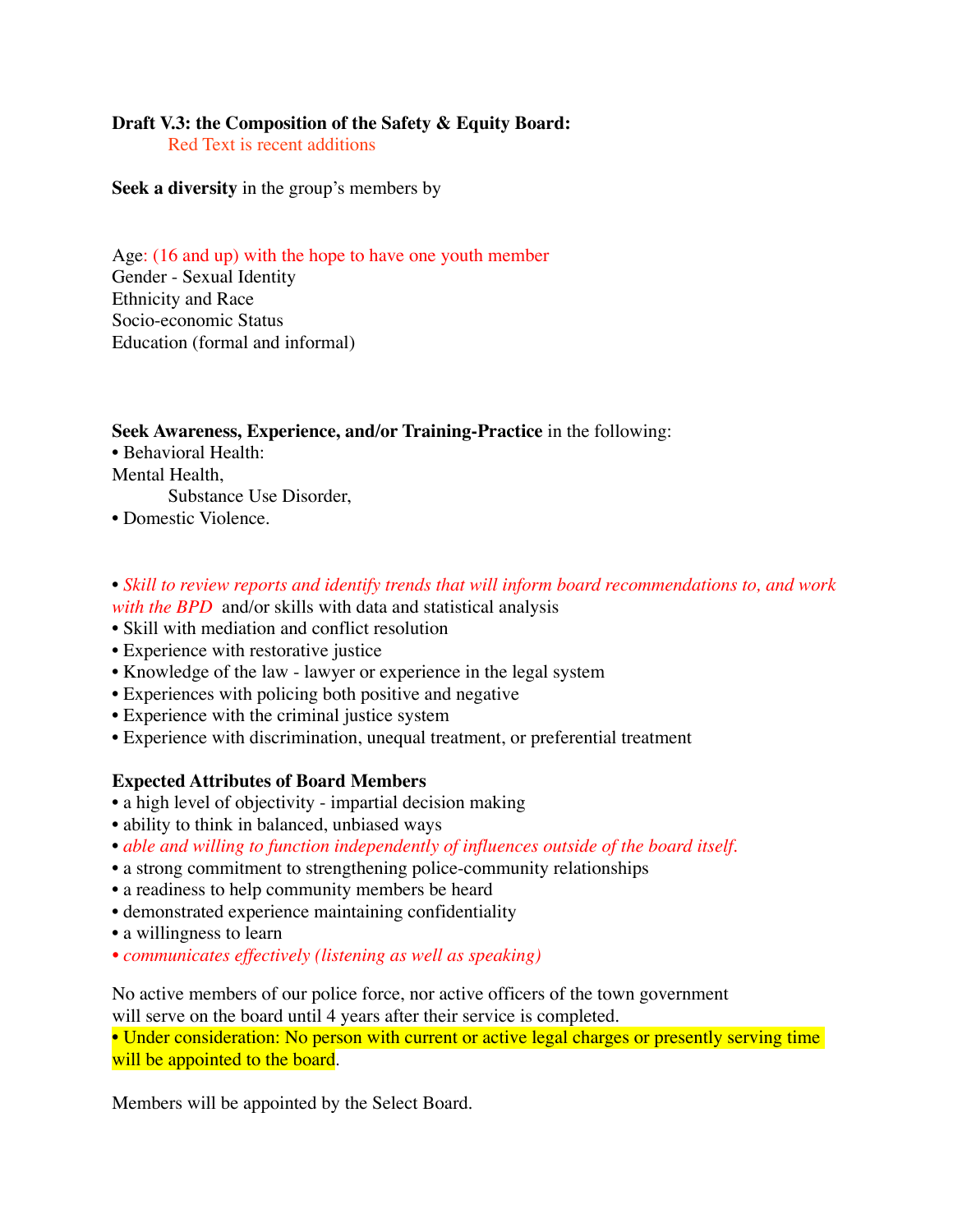## **Number of members:** 7 members with a quorum of 4

**Residency** in the town of Bennington or a strong, long time relationship with the Town of Bennington

**Term Length and Limits:** initial members will be appointed for 2 or 3 year terms to allow for rotating appointments.

Future appointments will be for 3 years or to complete the term of a person they are replacing. No one may serve more than 6 years consecutively. After three years not serving, a person may be reappointed.

No more than 3 or None of the members of the taskforce may be appointed to the initial board. *Diverse thoughts about whether to have any members of the taskforce on the board. Concern to not have some members more familiar with the system and having undue influence.*

The Select Board will require references for applicants to verify attributes of applicants and their experience, training and practice in preferred areas.

## **Requirements of participation:**

Must attend 75 % of the meetings of the board (in person or by zoom). Three unexcused absences in a year will be considered as resigning.

## **Training:**

Initial Training the ways the board functions, open meeting laws *all current policies related to safety and equality and the current resources available to the BPD.*

Ongoing training: Each member will participate in -one four-hour ride-along experience per quarter to better understand the work of the BPD -at least one training with members of the police force a year for the purpose of evaluating the training experiences

**Removal:** a person may be removed from membership by a majority vote of the board if they no longer meet the requirements of membership.

**Vacancies before expiration of term**. If a seat on the board becomes vacant, it shall be filled in accordance with the procedure outlined above in this ordinance. The appointee who fills the vacancy will serve the remainder of the term of the person whose seat they are filling,